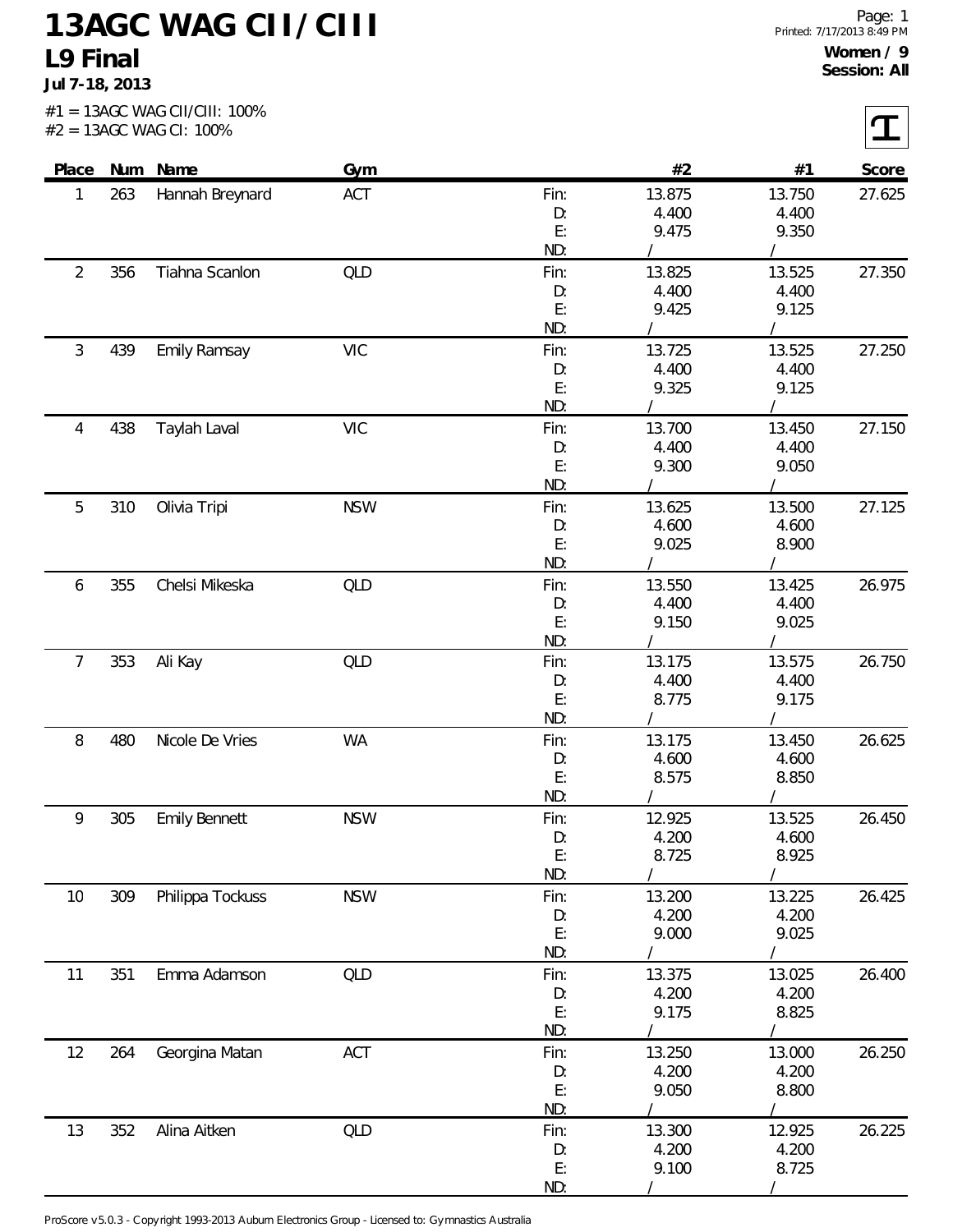## **13AGC WAG CII/CIII L9 Final**

**Jul 7-18, 2013**

 $\overline{r}$ 

|       |     | #2 = 13AGC WAG CI: 100% |            |           |                 |                |        |
|-------|-----|-------------------------|------------|-----------|-----------------|----------------|--------|
| Place |     | Num Name                | Gym        |           | #2              | #1             | Score  |
| 14    | 358 | Breanna Walker          | QLD        | Fin:      | 13.150          | 13.025         | 26.175 |
|       |     |                         |            | D:        | 4.200           | 4.200          |        |
|       |     |                         |            | E:<br>ND: | 8.950           | 8.825          |        |
| 15    | 308 | Lauren Thompson         | <b>NSW</b> | Fin:      | 13.000          | 13.075         | 26.075 |
|       |     |                         |            | D:        | 4.200           | 4.200          |        |
|       |     |                         |            | E:        | 8.800           | 8.875          |        |
|       |     |                         |            | ND:       |                 |                |        |
| 16    | 357 | Lauren Tam              | QLD        | Fin:      | 13.000          | 13.025         | 26.025 |
|       |     |                         |            | D:        | 4.200           | 4.200          |        |
|       |     |                         |            | E:        | 8.800           | 8.825          |        |
|       |     |                         |            | ND:       |                 |                |        |
| 17    | 436 | Morgan Baum             | <b>VIC</b> | Fin:      | 13.150          | 12.750         | 25.900 |
|       |     |                         |            | D:        | 4.200           | 4.200          |        |
|       |     |                         |            | E:        | 8.950           | 8.550          |        |
|       |     |                         |            | ND:       |                 |                |        |
| 18    | 311 | Piper Weeding           | <b>NSW</b> | Fin:      | 12.925          | 12.950         | 25.875 |
|       |     |                         |            | D:<br>E:  | 4.200<br>8.725  | 4.200<br>8.750 |        |
|       |     |                         |            | ND:       |                 |                |        |
| 19    | 479 | Rachal Camilleri        | WA         | Fin:      | 12.875          | 12.975         | 25.850 |
|       |     |                         |            | D:        | 4.200           | 4.200          |        |
|       |     |                         |            | E:        | 8.675           | 8.775          |        |
|       |     |                         |            | ND:       |                 |                |        |
| 20T   | 306 | Katalin Eglesz          | <b>NSW</b> | Fin:      | 12.800          | 12.875         | 25.675 |
|       |     |                         |            | D:        | 4.200           | 4.200          |        |
|       |     |                         |            | E:        | 8.600           | 8.675          |        |
|       |     |                         |            | ND:       |                 |                |        |
| 20T   | 375 | Jocelyn Stephens        | SA         | Fin:      | 12.625          | 13.050         | 25.675 |
|       |     |                         |            | D:        | 4.200           | 4.200          |        |
|       |     |                         |            | E:        | 8.425           | 8.850          |        |
|       |     |                         |            | ND:       |                 |                |        |
| 22    | 440 | Karina Schiller         | <b>VIC</b> | Fin:      | 12.550<br>4.200 | 12.925         | 25.475 |
|       |     |                         |            | D:<br>E:  | 8.350           | 4.200<br>8.725 |        |
|       |     |                         |            | ND:       |                 |                |        |
| 23    | 477 | Alisha Bates            | <b>WA</b>  | Fin:      | 12.600          | 12.800         | 25.400 |
|       |     |                         |            | D:        | 4.200           | 4.200          |        |
|       |     |                         |            | E:        | 8.400           | 8.600          |        |
|       |     |                         |            | ND:       |                 |                |        |
| 24    | 265 | Melanie O'mara          | ACT        | Fin:      | 12.900          | 12.425         | 25.325 |
|       |     |                         |            | D:        | 4.000           | 4.000          |        |
|       |     |                         |            | E:        | 8.900           | 8.425          |        |
|       |     |                         |            | ND:       |                 |                |        |
| 25    | 481 | Molly Mahoney           | <b>WA</b>  | Fin:      | 12.525          | 12.700         | 25.225 |
|       |     |                         |            | D:        | 4.200           | 4.200          |        |
|       |     |                         |            | E:        | 8.325           | 8.500          |        |
|       | 435 |                         |            | ND:       |                 |                |        |
|       |     | Brianne Allen           | <b>VIC</b> | Fin:      | 12.550          | 12.425         | 24.975 |
| 26    |     |                         |            |           |                 |                |        |
|       |     |                         |            | D:<br>E:  | 4.000<br>8.550  | 4.000<br>8.425 |        |

ProScore v5.0.3 - Copyright 1993-2013 Auburn Electronics Group - Licensed to: Gymnastics Australia